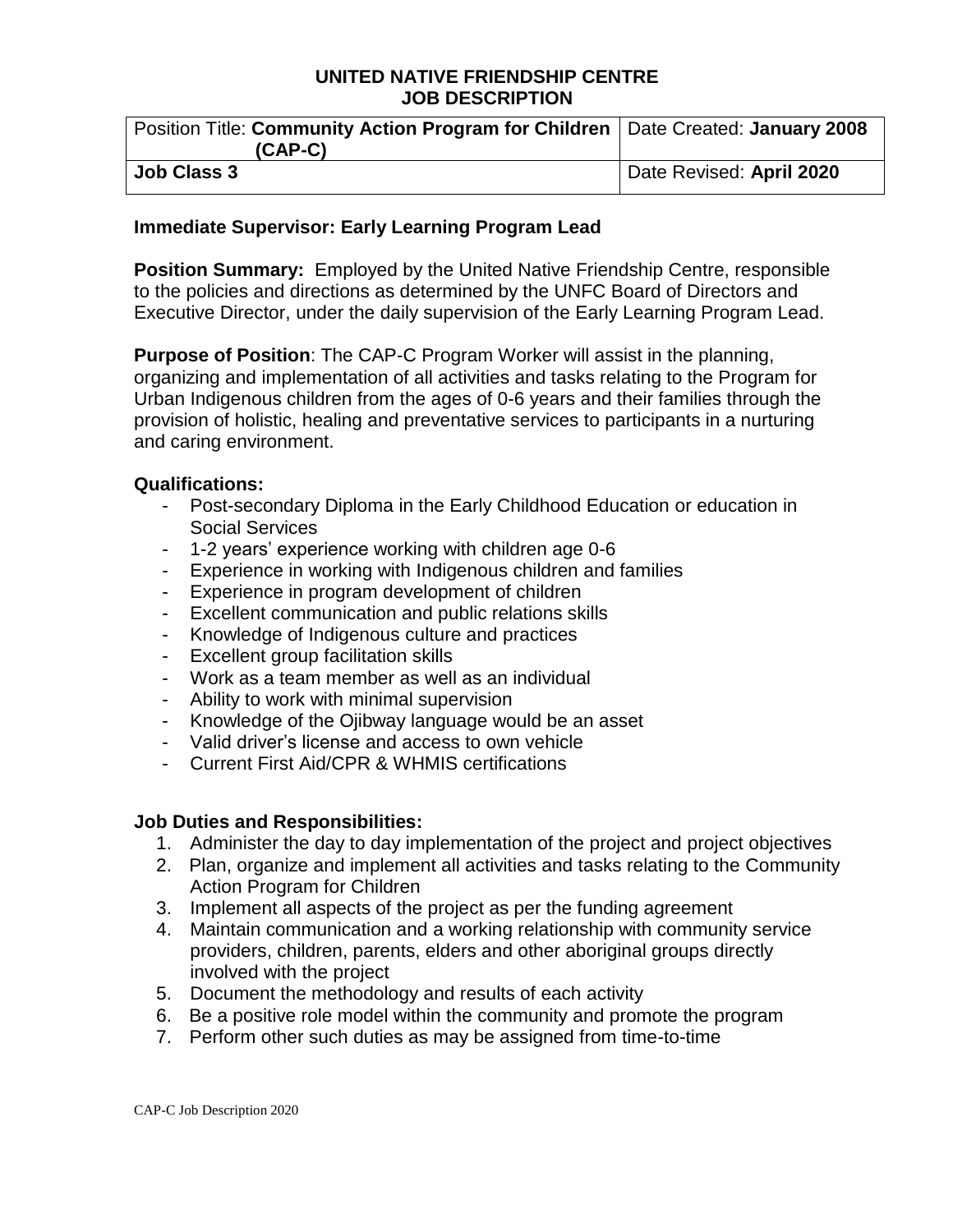### **Accountability:**

- 1. Daily tracking of activities/client statistics
- 2. Establish ongoing client intake process
- 3. Prepare and submit quarterly and monthly Board reports and newsletter items
- 4. Submit program evaluation reports and annual narrative reports as necessary

# **Program Specifications:**

## **1.** *Program Components:*

- Promote healthy development of Children, providing developmentally appropriate activities and programs specifically for children
- Strengthening and supporting family units using cultural processes
- Provide prevention programs for high-risk families with respect to issues of fetal alcohol effect/syndrome, solvent abuse and family dysfunction
- Provide direct service and support to single parent families with respect to issues such as child development, infant stimulation, role modeling and discipline
- Provide access to an Indigenous community resource inventory regarding issues identified by the urban Indigenous community
- Assist in flexible approaches to service delivery which result in inclusion of the Indigenous client groups in urban communities (i.e. street kids, substance abusers).

## **2.** *Information:*

- Maintain contact with community agencies, families and groups
- Respond to information requests regarding the Program
- Maintain information and resource materials beneficial to programme users
- Update and/or maintain program health and safety procedures on a regular basis
- Maintain regular and effective verbal and written communication with the Team Lead.

# **4.** *Professional Development:*

- Participate in OFIFC training sessions as required
- Access OFIFC field support as required
- Identify training and professional development needs as required

### **Evaluation:**

The position will be evaluated after completion of a three and six-month probationary period and on an annual basis thereafter. It will be based of the UNFC Standard of Performance and specific goals of the program as agreed upon by the Board of Directors and the Executive Director.